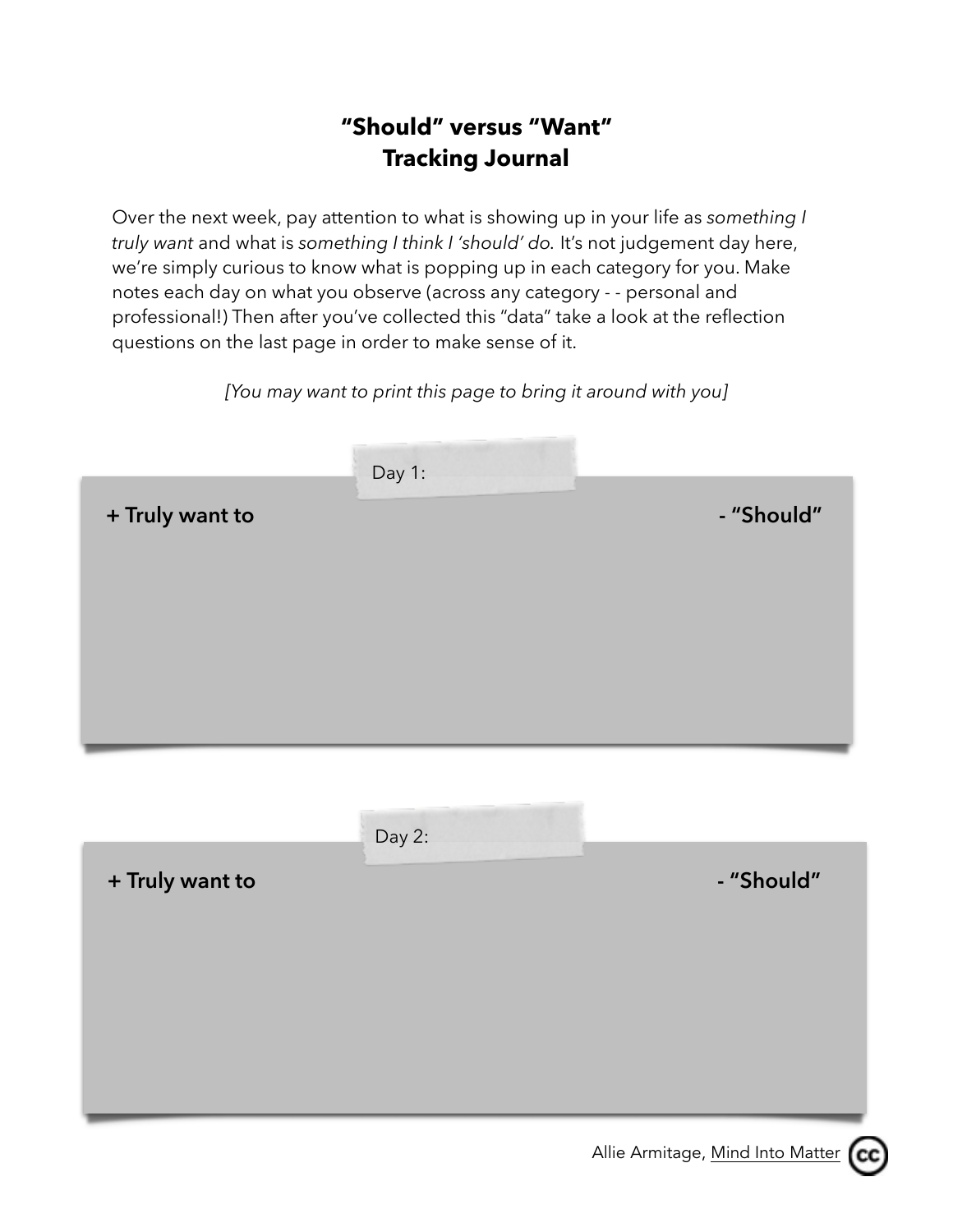

Allie Armitage, [Mind Into Matter](http://www.alliearmitage.com) (cc